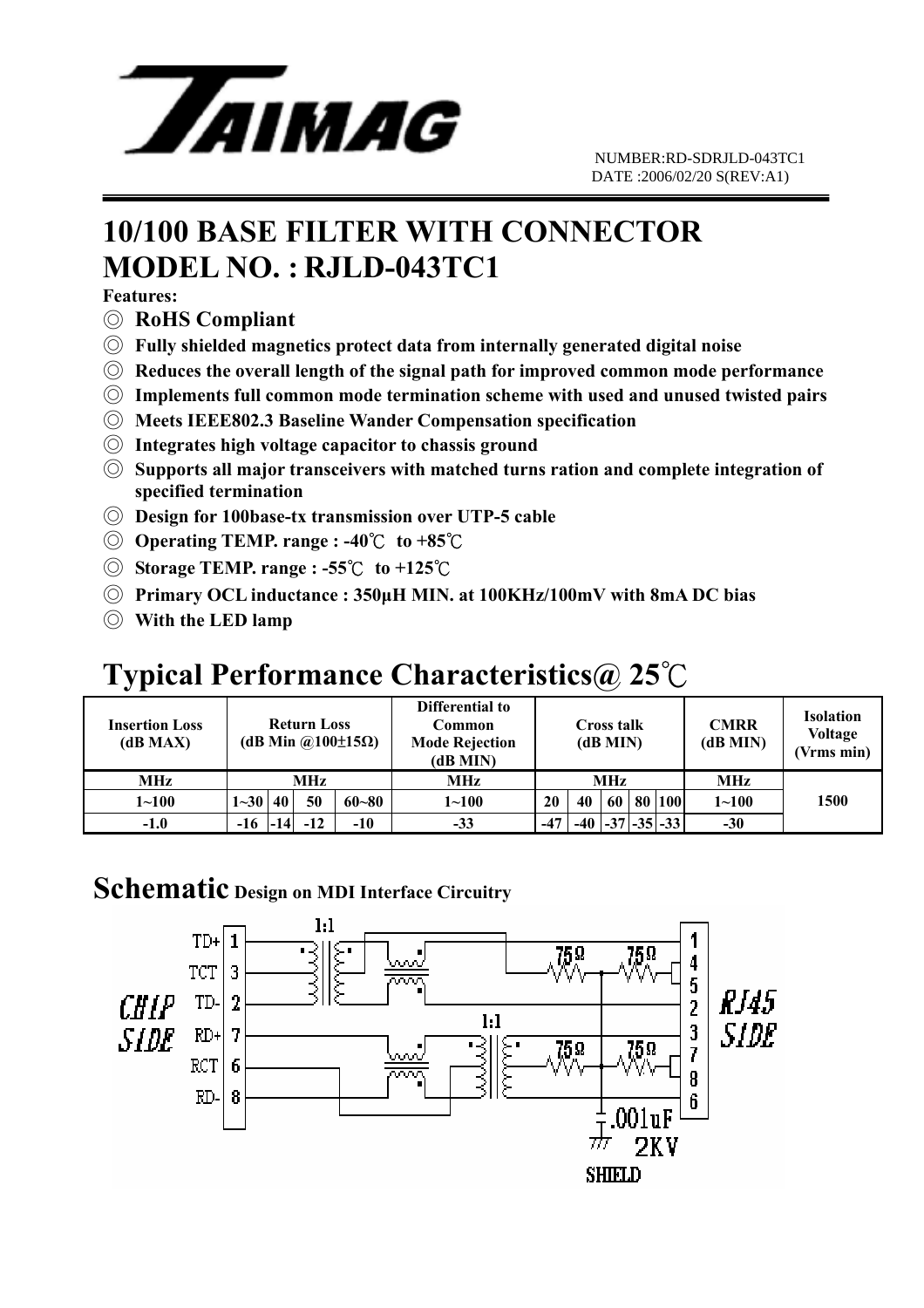

# **MODEL NO. : RJLD-043TC1**

**Dimension:** mm TOLERANCE: $\pm$ 0.15 (Unless otherwise specified)





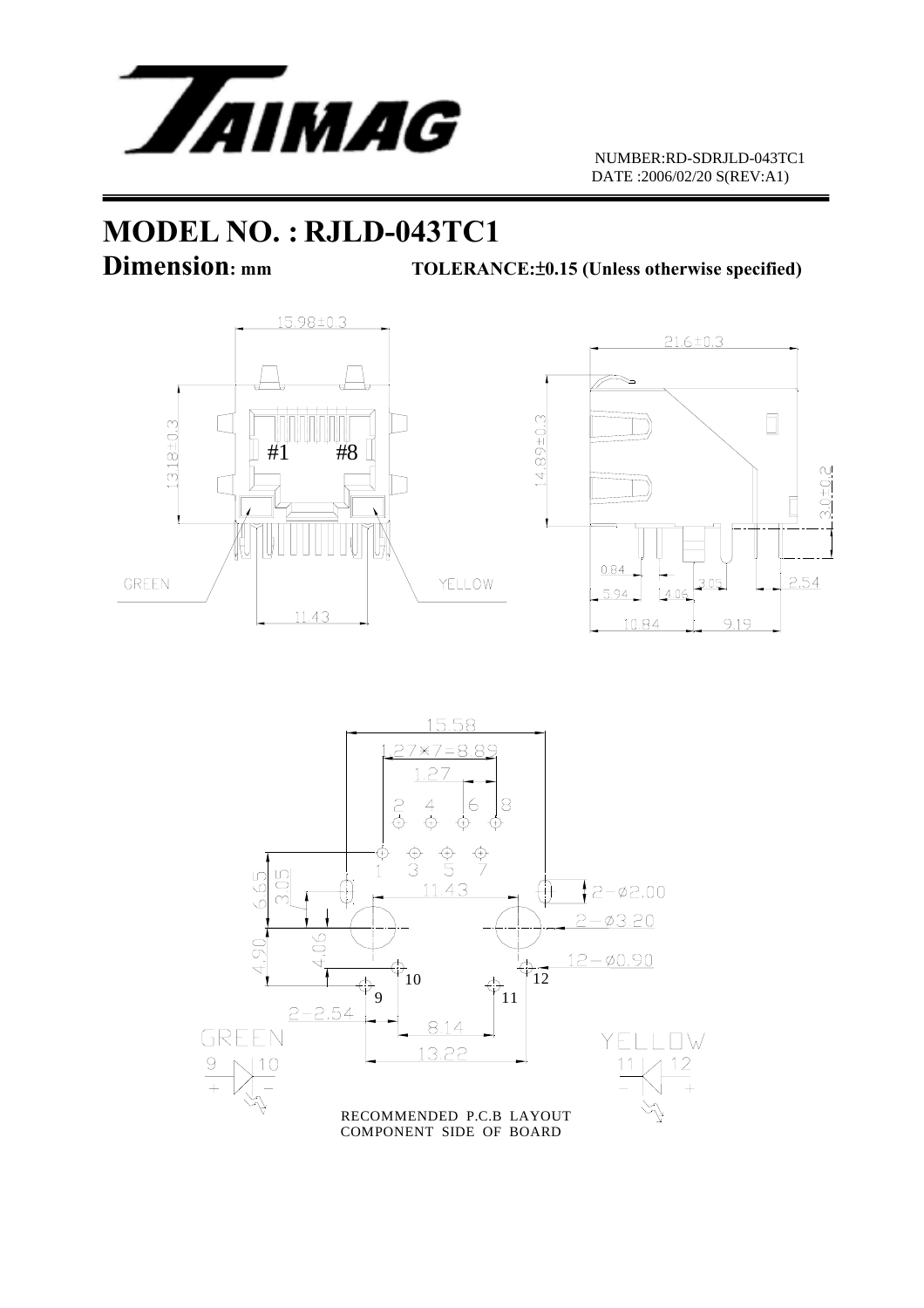

# **MODEL NO. : RJLD-043TC1 Ordering Information**



## **Requirements**:

|             | 1. Design and Construction                                                    |
|-------------|-------------------------------------------------------------------------------|
|             | Product shall be of design, construction and physical dimensions specified on |
|             | applicable product drawing.                                                   |
|             | 2. Materials and Finish                                                       |
| A. Contact: |                                                                               |
|             | RJ Contact: Phosphor Bronze, Thickness=0.30mm                                 |
|             | Finish: Contact Area: $6\mu$ "min. Gold over 50 $\mu$ "min. Nickel            |
|             | RJ Joint Contact: Brass, Thickness=0.30mm                                     |
|             | Finish: $80\mu$ "min. Sn over 50 $\mu$ "min. Nickel                           |
|             |                                                                               |
|             | <b>LED Joint Contact: Brass, Thickness=0.50mm</b>                             |
|             | Finish: 80µ"min. Sn over 50µ"min. Nickel                                      |
|             | <b>B. Plastic Part:</b>                                                       |
|             | (1) Set Housing: Thermoplastic, PBT, Black<br><b>UL FILE NO.: E107536</b>     |
|             |                                                                               |
|             | <b>Manufacturer: SHIKONG SYNTHETIC FIBERS CORP.</b>                           |
|             | Grade: E202G30BK                                                              |
|             | <b>Flame Class: UL 94V-0</b>                                                  |
|             | (2) Insert: Thermoplastic, PBT, Black                                         |
|             | <b>UL FILE NO.: E107536</b>                                                   |
|             | <b>Manufacturer: SHIKONG SYNTHETIC FIBERS CORP.</b>                           |
|             | Grade: E202G30BK                                                              |
|             | <b>Flame Class: UL 94V-0</b>                                                  |
|             | (3) Spacer: Thermoplastic, PBT, Black                                         |
|             | <b>UL FILE NO.: E107536</b>                                                   |
|             | <b>Manufacturer: SHIKONG SYNTHETIC FIBERS CORP.</b>                           |
|             | Grade: E202G30BK                                                              |
|             | Flame Class: UL 94V-0                                                         |
|             | <b>C. Shield Material:</b>                                                    |
|             | Cartridge t=0.25mm                                                            |
|             | $10 \mu$ "-20 $\mu$ " Thick Nickel over Brass                                 |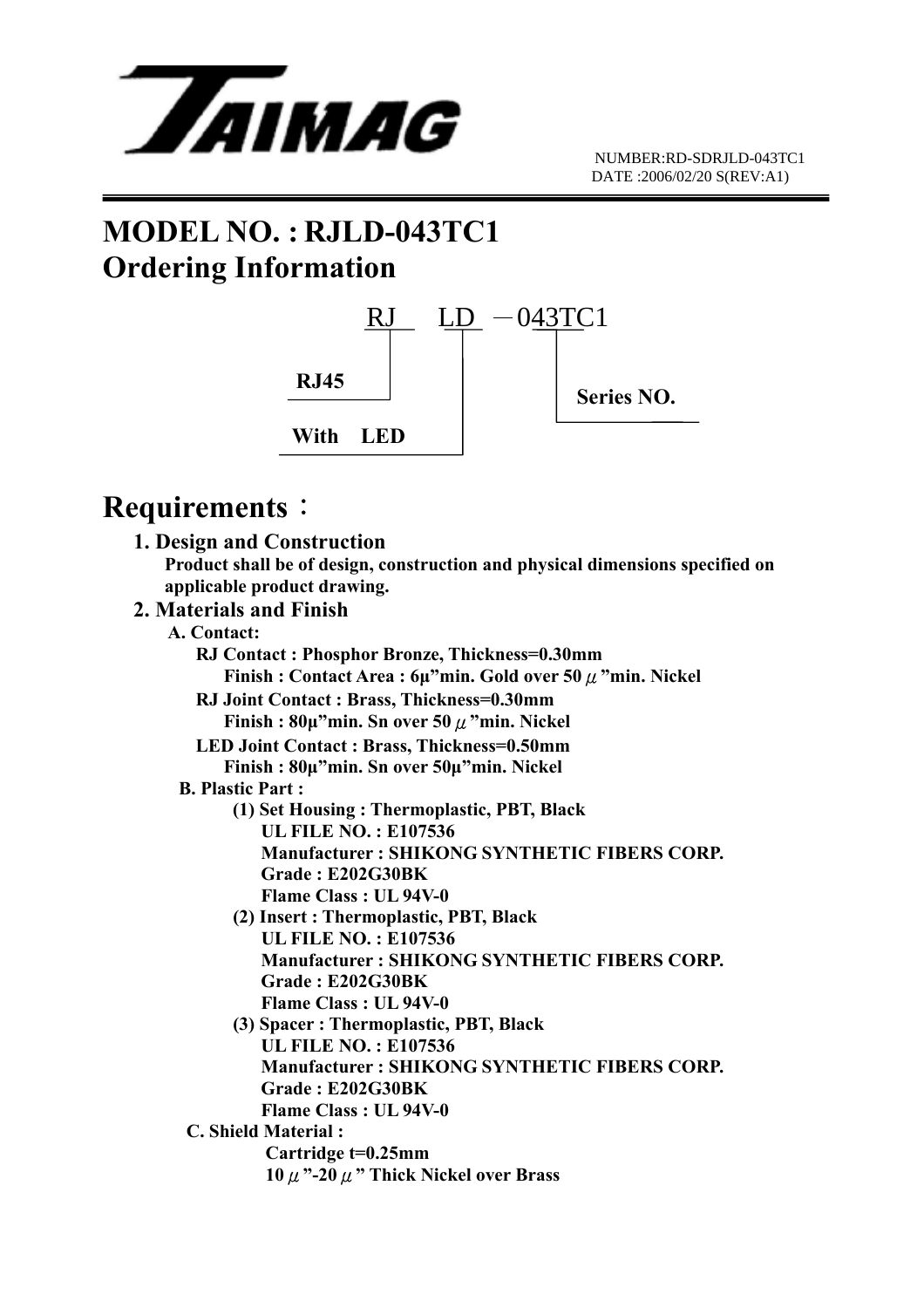

### **MODEL NO. : RJLD-043TC1**

#### **D. LED Lamp**

- **(a) Lens Color : Transparent with color**
- **(b) Emitted Color : Green & Yellow**
- **(c) View Angle : 65**∘
- **(d) Wave Length : Green 565nm ; Yellow 585nm**
- **(e)Recommended operation current (IF)**:**20 mA**

### **3. Ratings**

- **(1) Voltage rating : 125 VAC**
- **(2) Current rating : 1.5A**

#### **Durability :**

- **(1)1000 cycles with no function damage for RJ-45 . Abnormalities shall be present after the test.**
- **(2)Low Level Contact Resistance : ∆R=30mΩ maximum (final)**
- **(3)The sample should be mounted in the tester and fully mated and unmated 500 times per hour at the rate of 25mm/min.EIA-364-09C.**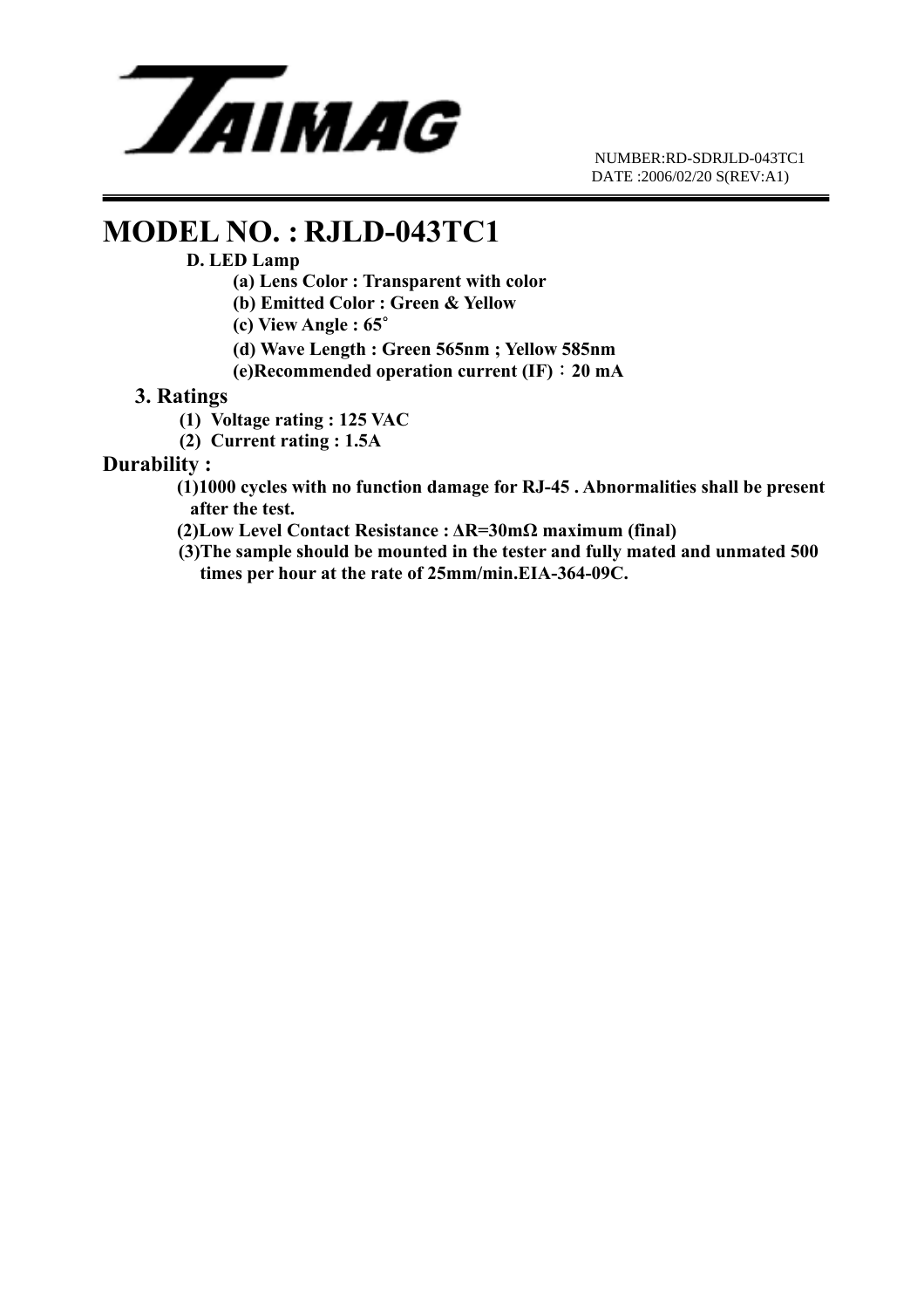

## **MODEL NO. : RJLD-043TC1**

- **1. Unit weight :5.7 grams**
- **2. package : 100 pcs / tray / 0.61 kgms**
- **3. Carton : 1000 pcs / 10 layers of tray**
- **4. Gross weight : 6.6455 kgms**